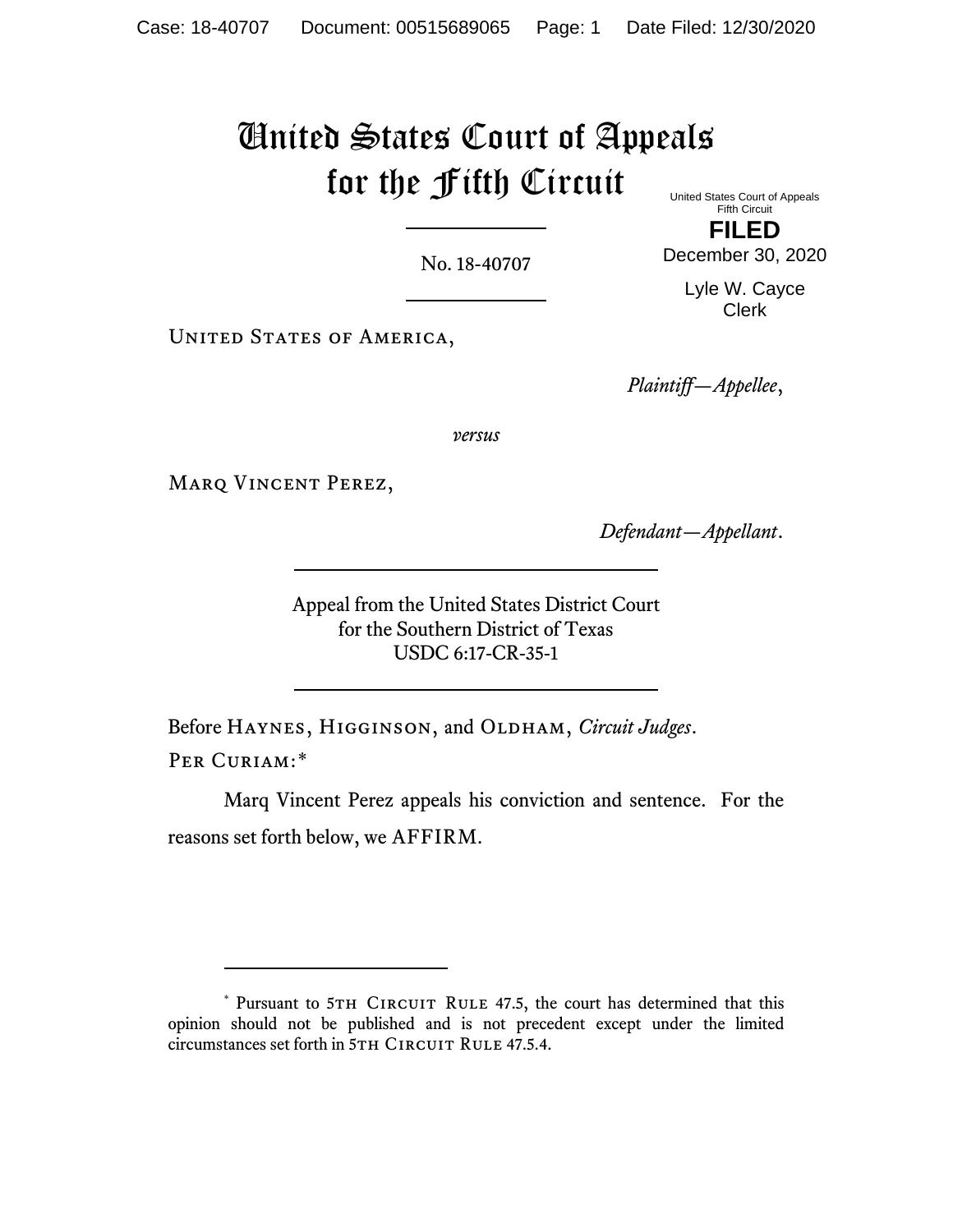## **I. Background**

Based on his supposed belief that the Victoria Islamic Center (the "VIC") stored weapons, Perez broke into the mosque with a juvenile at night to look for these weapons on two separate occasions. Finding none either time, Perez nonetheless stole some items the first time and proceeded to burn down the VIC the second time by using a lighter to set fire to papers inside.

A federal grand jury charged Perez with intentionally defacing, damaging, and destroying religious real property because of its religious character through the use of fire, in violation of 18 U.S.C.  $\S$  247(a)(1), ("Count 1") and with knowingly using a fire and explosive to commit a violation of  $\S 247(a)(1)$ , in violation of 18 U.S.C.  $\S 844(h)$ , ("Count 2"). Additionally, he was indicted on a third count of possessing an unregistered destructive device ("Count  $3$ ").<sup>[1](#page-1-0)</sup> For Count 1, the district court instructed the jury that it must find that the Government proved each of the following elements beyond a reasonable doubt: that Perez (1) "intentionally defaced, damaged or destroyed religious real property"; and (2) "did so because of the religious character of the property"; and that the offense (3) "was in or affected interstate or foreign commerce"; and (4) "included the use, attempted use, or threatened use of a dangerous weapon, explosive, or fire." Based on this fourth element, the jury was required to determine whether the Government proved beyond a reasonable doubt that Perez committed § [2](#page-1-1)47's punishment-enhancing conduct, as set forth in § 247(d)(3).<sup>2</sup> As to

<span id="page-1-0"></span><sup>&</sup>lt;sup>1</sup> Count 3 was based upon a violation of 26 U.S.C. §§ 5841, 5845, 5861(d), and 5871. He was also charged with being aided, abetted, and assisted by others, in violation of 18 U.S.C. § 2, on all three counts. The aiding and abetting allegations are not at issue on appeal.

<span id="page-1-1"></span><sup>&</sup>lt;sup>2</sup> This section provides that the punishment for a § 247(a)(1) offense shall be "a fine . . . and imprisonment for not more than 20 years, or both" if the defendant's conduct in committing a  $\S$  247(a)(1) offense "include [s] the use, attempted use, or threatened use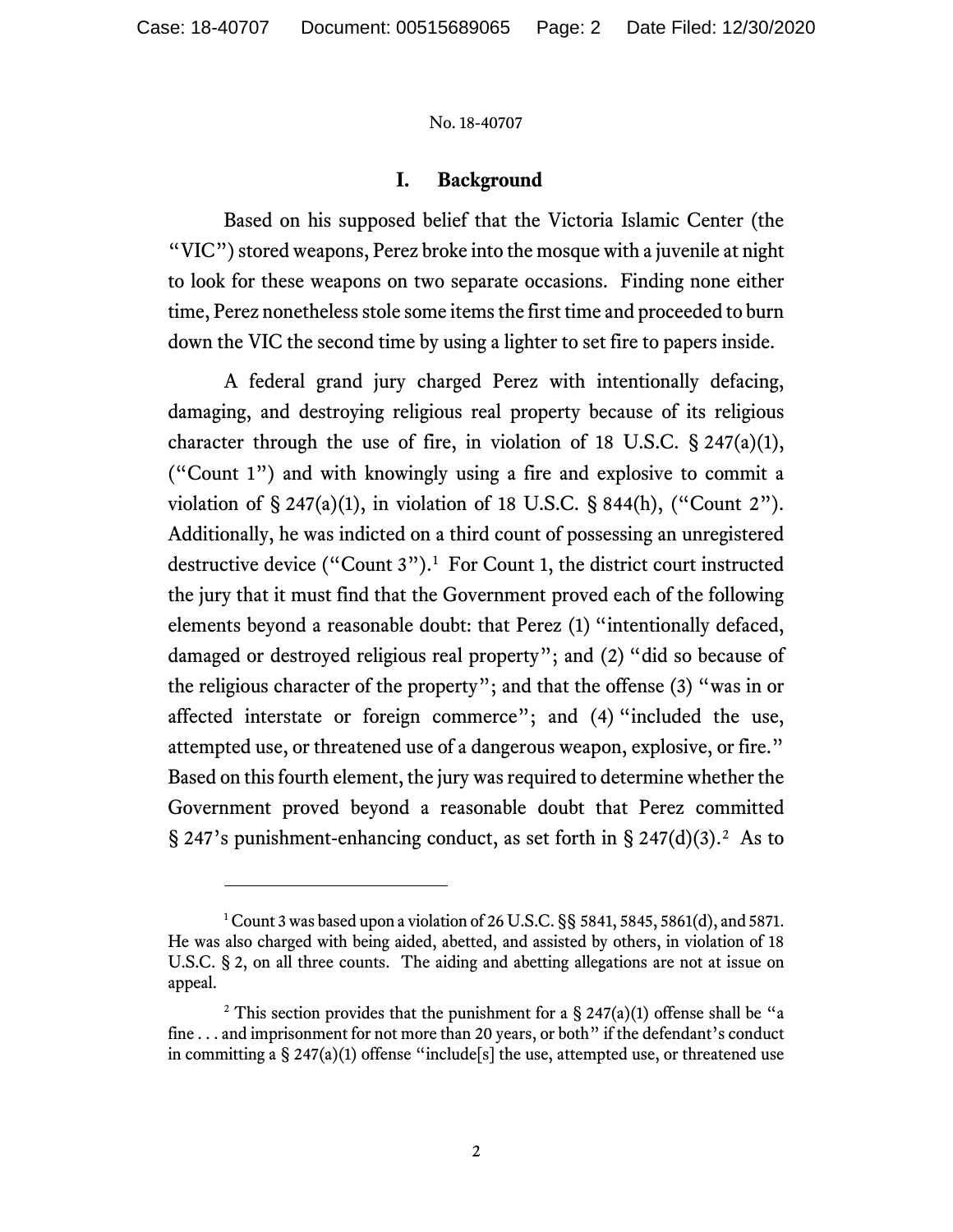Count 2, the district court instructed the jury that it must find that the Government proved beyond a reasonable doubt that "the defendant knowingly used fire or an explosive to commit the act charged in Count One." The jury convicted Perez on all three counts.

The presentence investigation report ("PSR") recommended a base offense level of 24 for Count 1, determining that the underlying offense for Count 1 was federal arson and that the applicable Sentencing Guideline for arson, § 2K1.4, was appropriate. Under the grouping rules, it was grouped with Count 3 for a combined offense level of 34. As for Count 2, the PSR noted that a § 844(h) violation has a mandatory ten-year sentence that must run consecutively to Count 1. Perez objected to the PSR's recommended sentence to Counts 1 and 2; he argued that § 2K1.4 did not apply for Count 1 and that punishment for Count 2 violated the Double Jeopardy Clause of the Fifth Amendment because Counts 1 and 2 were premised on the same underlying offense of setting fire to the VIC. The district court rejected Perez's objections and imposed a sentence within the PSR's calculated Sentencing Guidelines range. Perez timely appealed.

## **II. Discussion**

Three issues are on appeal: (1) whether Perez's indictment and sentence for Counts 1 and 2 violate the Double Jeopardy Clause's multiplicity doctrine, (2) whether the application of § 2K1.4 of the Sentencing Guidelines on Count 1 was error, and (3) whether Count 2's mandatory ten-year sentence in conjunction with the sentence assessed for Count 1 violates the Double Jeopardy Clause's prohibition on double counting. We address each issue below.

of a dangerous weapon, explosives, or fire" or if the conduct resulted in "bodily injury to any person."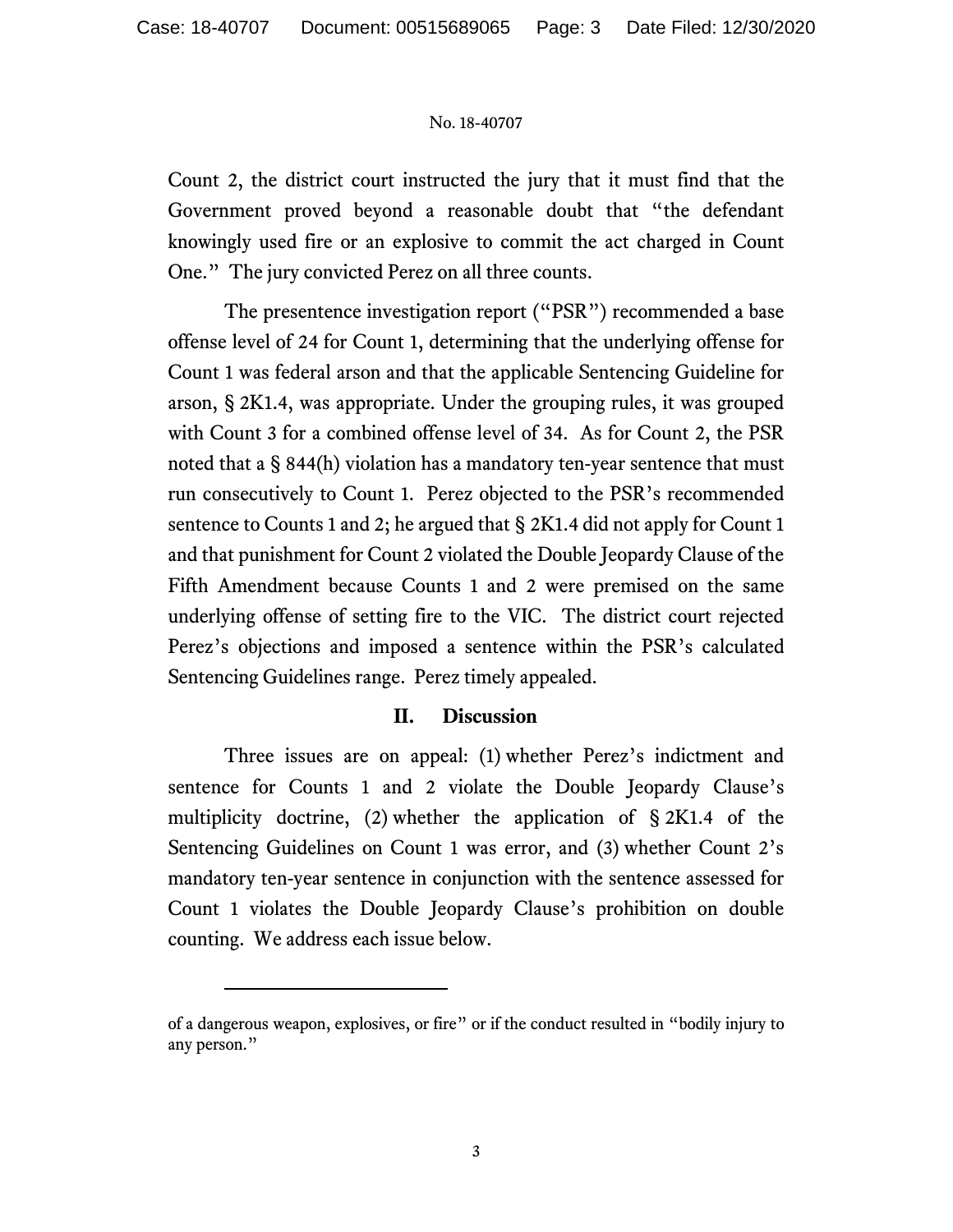# **A. Double Jeopardy Clause's Multiplicity Doctrine**

Perez argues that Count 1's punishment enhancement, § 247(d)(3), and Count 2, the § 844(h) offense, constitute the same offense. He thus claims that the indictment was defective and that the district court erred in punishing him on both counts. We disagree and hold that  $\S 247(d)(3)$  and § 844(h) are distinct offenses.[3](#page-3-0)

Under the Double Jeopardy Clause of the Fifth Amendment, the Government may not charge "a single offense in several counts" and a court may not impose "multiple punishments for the same act." *United States v. Barton*, 879 F.3d 595, 599 (5th Cir.), *cert. denied*, 139 S. Ct. 167 (2018). To determine whether a defendant has been punished multiple times for the same offense, we first consider whether "Congress has authorized the result at issue." *United States v. Smith*, 354 F.3d 390, 398 (5th Cir. 2003). "If Congress has enacted statutes that separately punish the same conduct, there is no double jeopardy violation." *Id.* If that inquiry is "inconclusive," then we must examine the text of the statute to "determine whether conviction under each statutory provision requires proof of an additional fact which the other does not." *Id.* (internal quotation marks and citation omitted); *see also Blockburger v. United States*, 284 U.S. 299, 303–04 (1932).

The text of § 844(h) indicates that Congress authorized the result in this case. That statutory provision imposes a mandatory ten-year sentence in cases where the defendant uses "fire or an explosive to commit *any* 

<span id="page-3-0"></span><sup>&</sup>lt;sup>3</sup> Perez did not preserve his challenge to the indictment but did preserve his challenge to the district court's punishment. Thus, our review is for plain error and de novo, respectively. *See United States v. Vasquez*, 899 F.3d 363, 380 (5th Cir. 2018), *cert. denied*, 139 S. Ct. 1543 (mem.) (2019); *United States v. Severns*, 559 F.3d 274, 282 (5th Cir. 2009). Because Perez cannot prevail under the less demanding de novo standard, we apply that standard for both challenges.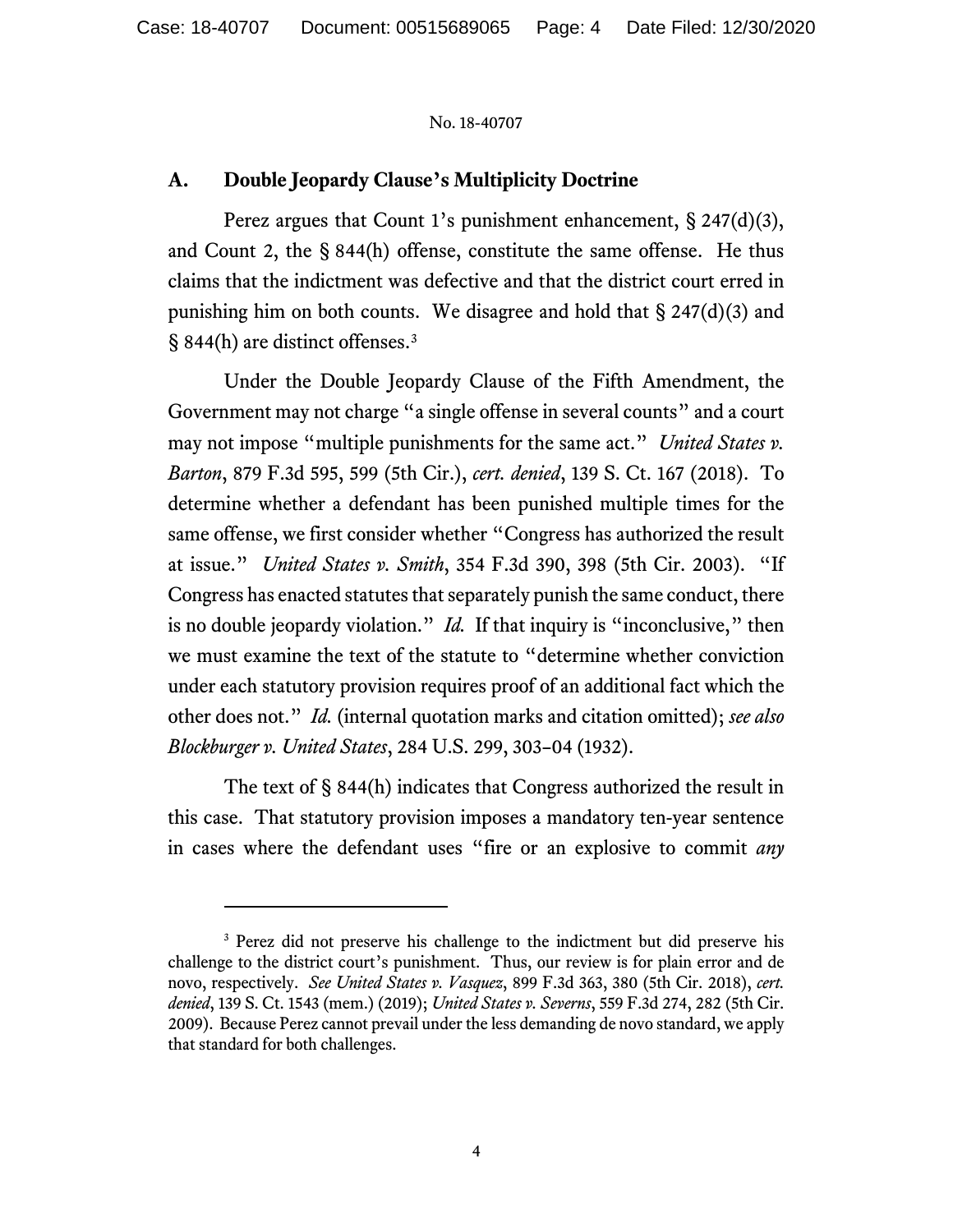[federal] felony" and states that the term of imprisonment prescribed by § 844(h) may not run concurrently with the term of imprisonment imposed for the *underlying* felony. 18 U.S.C. § 844(h). The subsection further specifies that it applies even when the underlying felony "provides for an enhanced punishment if committed by the use of a deadly or dangerous weapon or device." *Id.* Congress thus clearly intended for the enhanced sentence under § 844(h) to be imposed cumulatively with an underlying felony sentence such as that prescribed by § 247(d)(3). *See United States v. Grassie*, 237 F.3d 1199, 1215-16 (10th Cir. 2001) (holding that Congress intended for cumulative punishments to be imposed under § 247(d)(3) and  $§ 844(h)(1)$ .

Even assuming arguendo that our inquiry into this question was inconclusive, our review of the statutory texts leads us to reject Perez's Double-Jeopardy argument under *Blockburger*. *Blockburger*, 284 U.S. at 303– 04. Our court's "*Blockburger* inquiry focuses on the statutory elements of the offenses, not on their application to the facts of the specific case before the court." *United States v. Severns*, 559 F.3d 274, 286–87 (5th Cir. 2009) (internal quotation marks and citation omitted). Under this framework, §§ 247(d)(3) and 844(h) each contain an element the other does not. Section  $247(d)(3)$  requires the defendant to either (1) use a dangerous weapon, fire, or explosives or (2) cause bodily injury to a person; it thereby does not require the use of fire or explosives while damaging religious property. Section 844(h), however, does require the use of fire or explosives to commit a felony but does not require a defendant to damage religious property.

Accordingly, we hold that there was no violation of the Double Jeopardy Clause in charging and punishing Perez for Counts 1 and 2.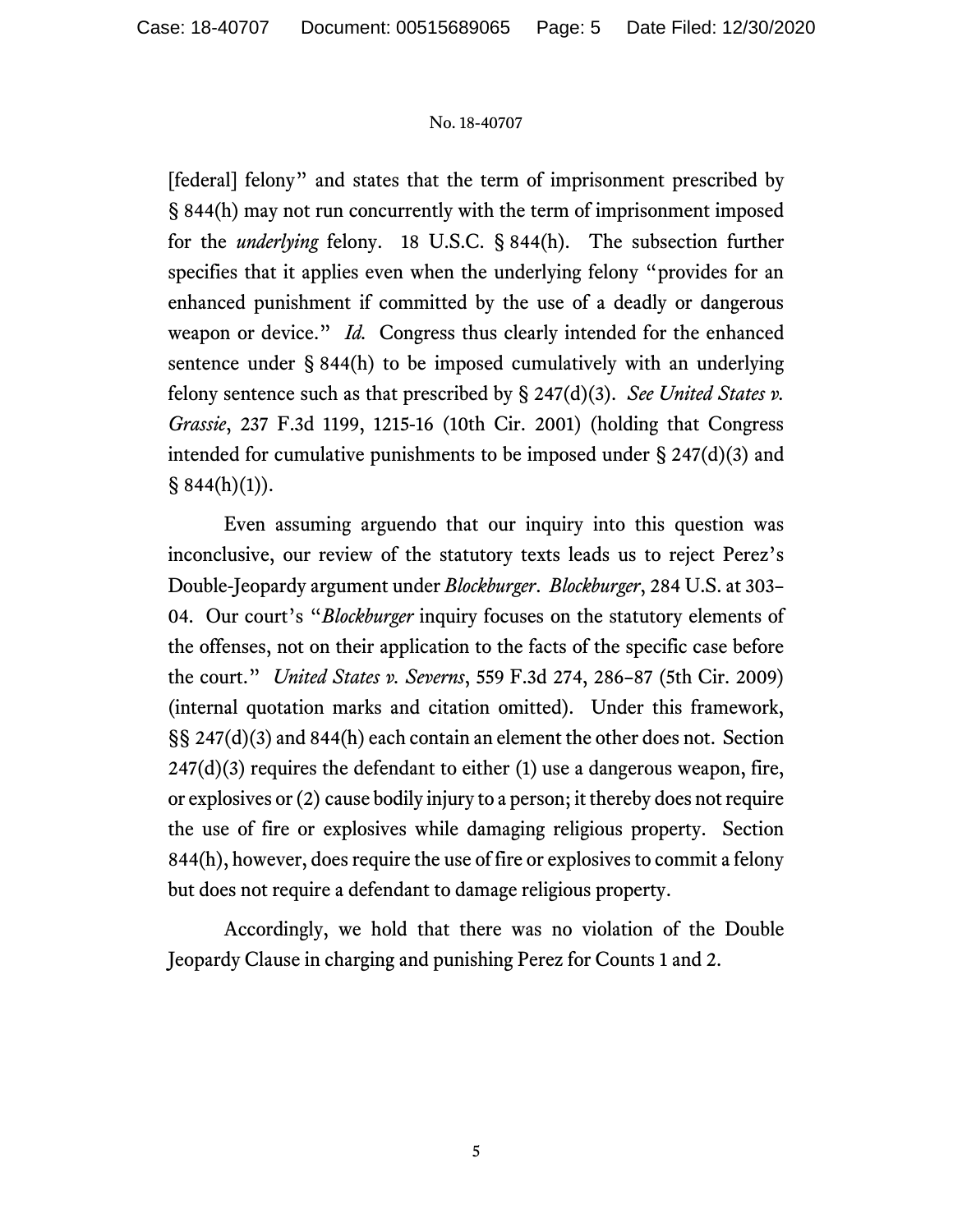## **B. Section 2K1.4 of the Sentencing Guidelines**

Perez next argues that the district court erred in applying Guideline § 2K1.4 to his Count 1 conviction.

A § 247(a)(1) offense is subject to § 2H1.1 of the Sentencing Guidelines. Under §  $2H1.1(a)(1)$ , the base offense level is determined by "the offense level from the offense guideline applicable to any underlying offense." This means that an applicable offense guideline may be used for "any conduct established by the offense of conviction that constitutes an offense under federal ... law." U.S. SENT'G GUIDELINES MANUAL § 2H1.1 cmt. n.1 (U.S. SENT'G СОММ'N 2018). Indeed, note 1 to § 2H1.1 of the Sentencing Guidelines states that "conduct set forth in the count of conviction may constitute more than one underlying offense." In such situations, the underlying offenses encompassed within the count of conviction should be determined "as if the defendant had been charged with a conspiracy to commit multiple offenses," following the procedure set forth in note 4 of Guideline § 1B1.2. *Id.* Note 4 to § 1B1.2 then states that when the jury verdict or plea "does not establish which offense(s) was the object of the conspiracy," the question becomes whether the trial court, "sitting as a trier of fact, would convict the defendant of conspiring to commit that object offense." Therefore, if a verdict does not establish the underlying offense, evidence presented at trial may be considered. *See United States v. Lucas*, 157 F.3d 998, 1002 (5th Cir. 1998) (holding that the defendant's factual stipulations established the underlying offense and that, alternatively, the "evidence also demonstrate[d]" that the defendant engaged in conduct within the meaning of the underlying offense).

Here, the PSR identified the underlying offense as arson, a violation of § 844(i), which has Guideline § 2K1.4 as the applicable offense guideline. The elements of arson are as follows: the defendant "(1) maliciously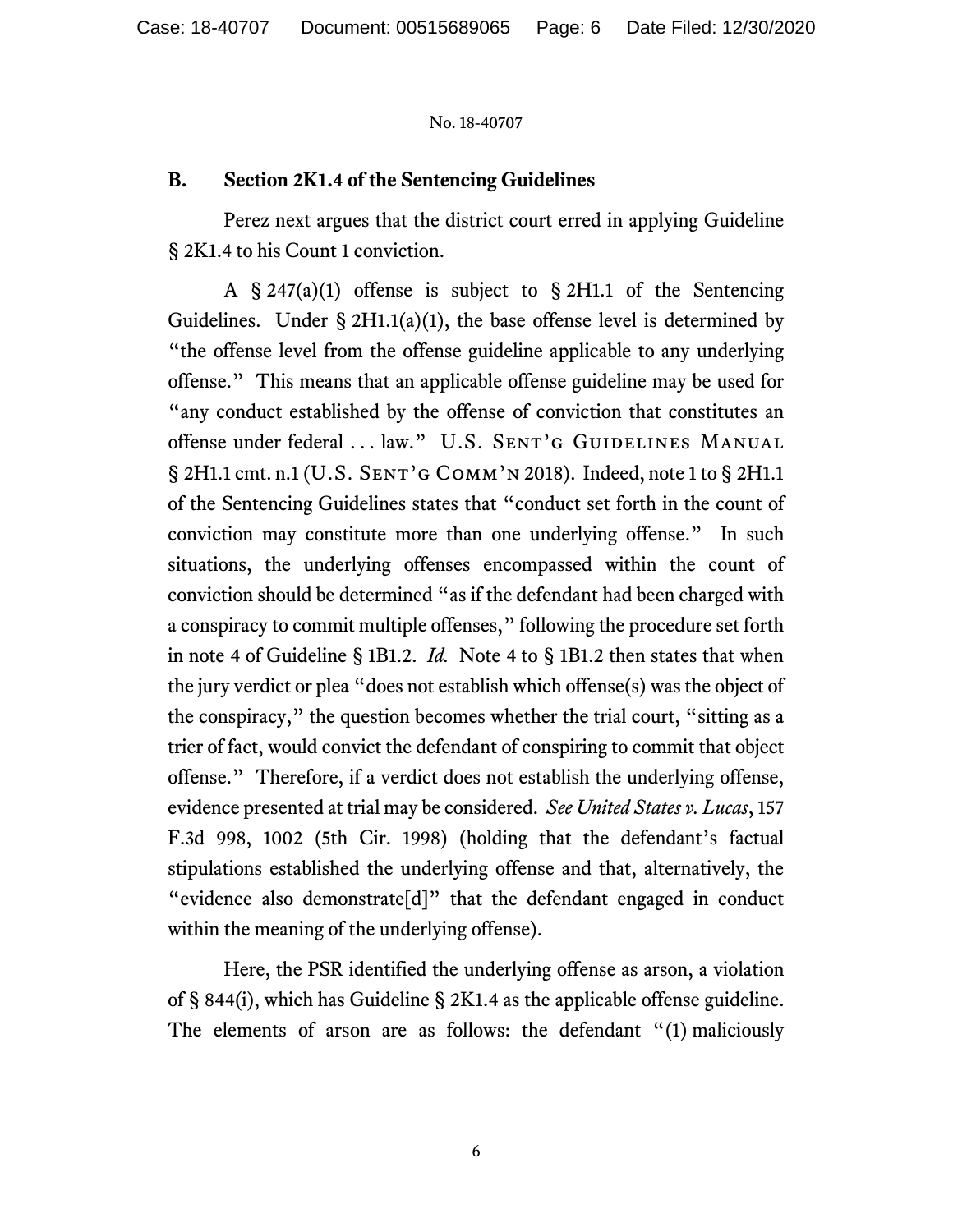damaged or destroyed a building or personal property, (2) by means of fire, and (3) the building or personal property was being used in activity affecting interstate commerce." *Severns*, 559 F.3d at 289 (quotation omitted). Perez contends that the application of Guideline § 2K1.4 was error because the underlying offense was not arson under § 844(i). Specifically, he maintains that his  $\S 247(a)(1)$  conviction fails to meet the "malicious" and "by means" of fire" elements for arson. This argument differs from the argument he presented in district court, so we review for plain error (although he would fail under a less-deferential standard as well). *See United States v. Medina-Anicacio*, 325 F.3d 638, 643 (5th Cir. 2003).

For purposes of applying the sentencing guidelines (as opposed to statutory minimums and maximums), the district court could and did consider the evidence presented at trial. *See United States v. Stanford*, 805 F.3d 557, 570 (5th Cir. 2015). That evidence showed that Perez did maliciously destroy the VIC by means of fire, even if he was not convicted by the jury of arson; it demonstrated without any doubt that Perez committed the crime with anti-Muslim animus, he lit a fire inside the VIC "to send a message," and that fire destroyed the mosque. Indeed, the district court, in adopting the PSR, found that Perez's conduct satisfied the elements for arson. We thus conclude that, for sentencing purposes, the evidence supported the district court's application of Guideline § 2K1.4 to Perez's Count 1 conviction, such that there was no clear error. [4](#page-6-0)

<span id="page-6-0"></span><sup>4</sup> We note that this holding does not contradict our multiplicity holding above. The multiplicity issue concerned whether  $\S$ § 247(d)(3) and 844(h) constituted the same offense. On that issue, we hold that  $\S$  247(d)(3) and  $\S$  844(i) contained distinct elements, were different offenses, and that no multiplicity issue existed. Here, we are concerned with sentencing for a  $\S 247(a)(1)$  conviction, and we consider whether Perez's conduct that gave rise to his § 247(a)(1) conviction would also satisfy the elements for arson, a violation under § 844(i), such that Guideline § 2K1.4 would apply. The Double Jeopardy Clause precludes multiple punishment "for the same offense," not for the "same conduct." *United States*